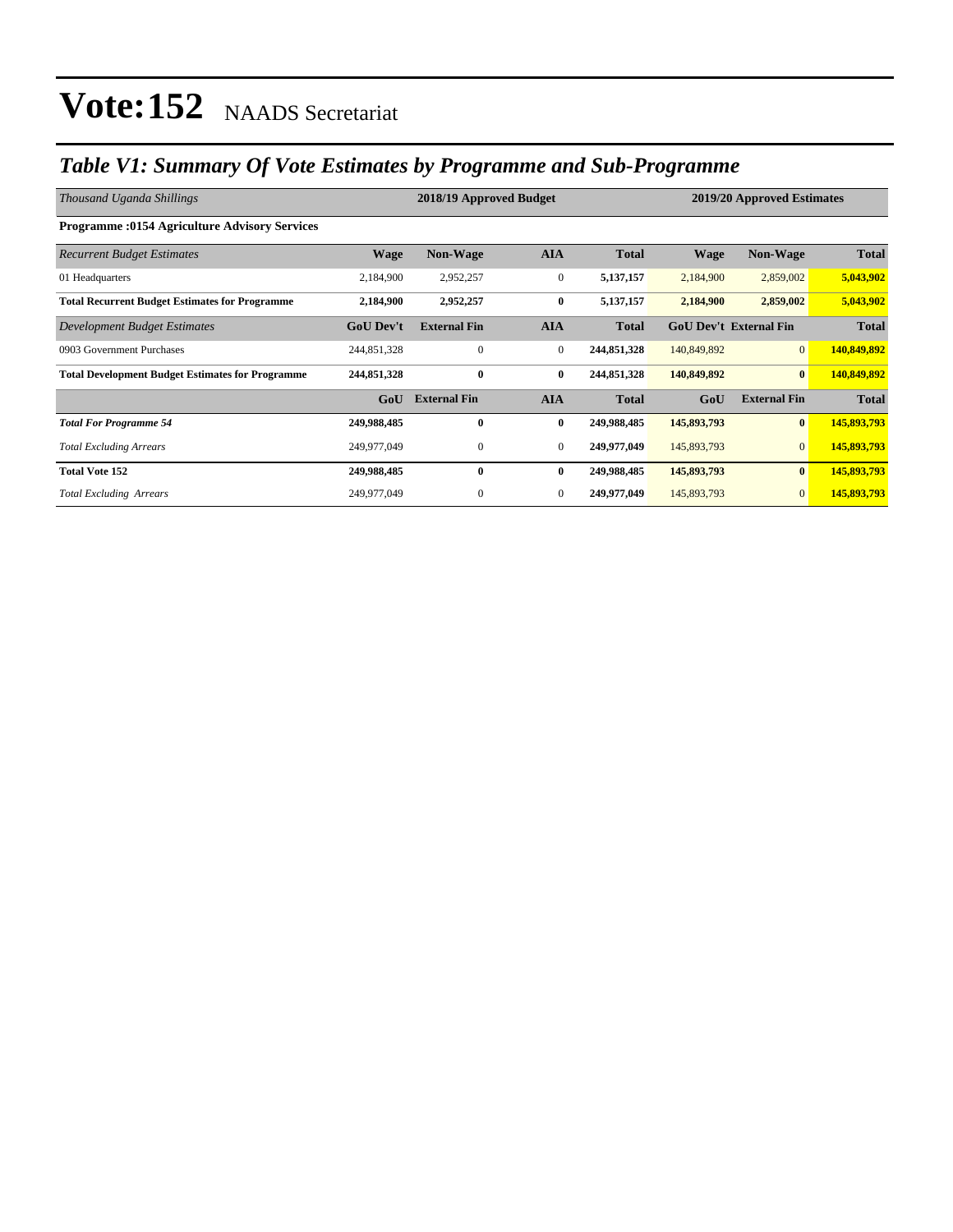### *Table V2: Summary Vote Estimates by Item*

| Thousand Uganda Shillings                                      |                  | 2018/19 Approved Budget |            |              | 2019/20Approved Estimates |                     |              |  |
|----------------------------------------------------------------|------------------|-------------------------|------------|--------------|---------------------------|---------------------|--------------|--|
|                                                                | GoU              | <b>External Fin</b>     | <b>AIA</b> | <b>Total</b> | GoU                       | <b>External Fin</b> | <b>Total</b> |  |
| <b>Employees, Goods and Services (Outputs Provided)</b>        | 248,692,849      | $\boldsymbol{0}$        | $\bf{0}$   | 248,692,849  | 100,905,687               | $\bf{0}$            | 100,905,687  |  |
| 211102 Contract Staff Salaries                                 | 3,581,762        | $\bf{0}$                | $\bf{0}$   | 3,581,762    | 3,559,662                 | $\bf{0}$            | 3,559,662    |  |
| 211103 Allowances (Inc. Casuals, Temporary)                    | 41,460           | 0                       | $\bf{0}$   | 41,460       | 1,317,460                 | $\bf{0}$            | 1,317,460    |  |
| 212101 Social Security Contributions                           | 358,176          | $\bf{0}$                | $\bf{0}$   | 358,176      | 437,436                   | $\bf{0}$            | 437,436      |  |
| 213002 Incapacity, death benefits and funeral expenses         | 100,000          | 0                       | $\bf{0}$   | 100,000      | 50,000                    | $\bf{0}$            | 50,000       |  |
| 213004 Gratuity Expenses                                       | 1,176,948        | $\bf{0}$                | $\bf{0}$   | 1,176,948    | 821,461                   | $\bf{0}$            | 821,461      |  |
| 221001 Advertising and Public Relations                        | 380,000          | 0                       | $\bf{0}$   | 380,000      | 642,000                   | $\bf{0}$            | 642,000      |  |
| 221002 Workshops and Seminars                                  | 1,878,979        | 0                       | $\bf{0}$   | 1,878,979    | 2,645,279                 | $\bf{0}$            | 2,645,279    |  |
| 221003 Staff Training                                          | 160,000          | $\bf{0}$                | $\bf{0}$   | 160,000      | 100,000                   | $\bf{0}$            | 100,000      |  |
| 221004 Recruitment Expenses                                    | 25,000           | $\bf{0}$                | $\bf{0}$   | 25,000       | $\bf{0}$                  | $\bf{0}$            | $\bf{0}$     |  |
| 221006 Commissions and related charges                         | 300,000          | $\bf{0}$                | $\bf{0}$   | 300,000      | 300,000                   | $\bf{0}$            | 300,000      |  |
| 221007 Books, Periodicals & Newspapers                         | 17,000           | 0                       | $\bf{0}$   | 17,000       | 17,000                    | $\bf{0}$            | 17,000       |  |
| 221008 Computer supplies and Information Technology<br>(TT)    | 70,000           | 0                       | $\bf{0}$   | 70,000       | 25,000                    | $\bf{0}$            | 25,000       |  |
| 221009 Welfare and Entertainment                               | 298,099          | $\bf{0}$                | $\bf{0}$   | 298,099      | 325,999                   | $\bf{0}$            | 325,999      |  |
| 221011 Printing, Stationery, Photocopying and Binding          | 187,000          | $\bf{0}$                | $\bf{0}$   | 187,000      | 125,000                   | $\bf{0}$            | 125,000      |  |
| 221016 IFMS Recurrent costs                                    | 6,000            | 0                       | $\bf{0}$   | 6,000        | 6,000                     | $\bf{0}$            | 6,000        |  |
| 221017 Subscriptions                                           | 20,000           | 0                       | $\bf{0}$   | 20,000       | 20,000                    | $\bf{0}$            | 20,000       |  |
| 222001 Telecommunications                                      | 80,000           | $\bf{0}$                | $\bf{0}$   | 80,000       | 60,000                    | $\bf{0}$            | 60,000       |  |
| 222002 Postage and Courier                                     | 40,000           | 0                       | $\bf{0}$   | 40,000       | 20,000                    | $\bf{0}$            | 20,000       |  |
| 222003 Information and communications technology<br>(ICT)      | 117,000          | $\boldsymbol{0}$        | $\bf{0}$   | 117,000      | 166,000                   | $\bf{0}$            | 166,000      |  |
| 223003 Rent – (Produced Assets) to private entities            | 1,000,000        | $\bf{0}$                | $\bf{0}$   | 1,000,000    | 1,459,451                 | $\bf{0}$            | 1,459,451    |  |
| 223004 Guard and Security services                             | 53,600           | 0                       | $\bf{0}$   | 53,600       | 53,600                    | $\bf{0}$            | 53,600       |  |
| 223005 Electricity                                             | 91,600           | $\boldsymbol{0}$        | $\bf{0}$   | 91,600       | 103,600                   | $\bf{0}$            | 103,600      |  |
| 223006 Water                                                   | 45,350           | 0                       | $\bf{0}$   | 45,350       | 43,350                    | $\bf{0}$            | 43,350       |  |
| 223901 Rent – (Produced Assets) to other govt. units           | 250,000          | 0                       | $\bf{0}$   | 250,000      | $\bf{0}$                  | $\bf{0}$            | $\bf{0}$     |  |
| 224006 Agricultural Supplies                                   | 218,358,953      | $\bf{0}$                | $\bf{0}$   | 218,358,953  | 66,392,000                | $\bf{0}$            | 66,392,000   |  |
| 225001 Consultancy Services- Short term                        | 371,414          | 0                       | $\bf{0}$   | 371,414      | 848,000                   | $\bf{0}$            | 848,000      |  |
| 225002 Consultancy Services-Long-term                          | 200,000          | $\bf{0}$                | $\bf{0}$   | 200,000      | 100,000                   | $\bf{0}$            | 100,000      |  |
| 226001 Insurances                                              | 330,000          | 0                       | $\bf{0}$   | 330,000      | 280,000                   | $\bf{0}$            | 280,000      |  |
| 227001 Travel inland                                           | 14,050,752       | 0                       | $\bf{0}$   | 14,050,752   | 18,168,320                | $\bf{0}$            | 18,168,320   |  |
| 227002 Travel abroad                                           | 33,744           | $\boldsymbol{0}$        | $\bf{0}$   | 33,744       | 312,000                   | $\boldsymbol{0}$    | 312,000      |  |
| 227004 Fuel, Lubricants and Oils                               | 2,295,479        | 0                       | $\bf{0}$   | 2,295,479    | 572,538                   | $\bf{0}$            | 572,538      |  |
| 228002 Maintenance - Vehicles                                  | 2,754,532        | $\boldsymbol{0}$        | $\bf{0}$   | 2,754,532    | 1,904,532                 | $\bf{0}$            | 1,904,532    |  |
| 228003 Maintenance – Machinery, Equipment &<br>Furniture       | 20,000           | $\boldsymbol{0}$        | $\bf{0}$   | 20,000       | 30,000                    | $\bf{0}$            | 30,000       |  |
| <b>Investment</b> (Capital Purchases)                          | 1,284,200        | $\bf{0}$                | $\bf{0}$   | 1,284,200    | 44,988,106                | $\bf{0}$            | 44,988,106   |  |
| 281502 Feasibility Studies for Capital Works                   | 0                | $\boldsymbol{0}$        | $\bf{0}$   | $\bf{0}$     | 200,000                   | $\bf{0}$            | 200,000      |  |
| 281504 Monitoring, Supervision & Appraisal of capital<br>works | 0                | 0                       | $\bf{0}$   | $\bf{0}$     | 544,041                   | $\bf{0}$            | 544,041      |  |
| 312104 Other Structures                                        | $\boldsymbol{0}$ | $\boldsymbol{0}$        | $\bf{0}$   | $\bf{0}$     | 8,000,000                 | $\boldsymbol{0}$    | 8,000,000    |  |
| 312201 Transport Equipment                                     | 1,050,000        | $\boldsymbol{0}$        | $\bf{0}$   | 1,050,000    | $\pmb{0}$                 | $\bf{0}$            | $\bf{0}$     |  |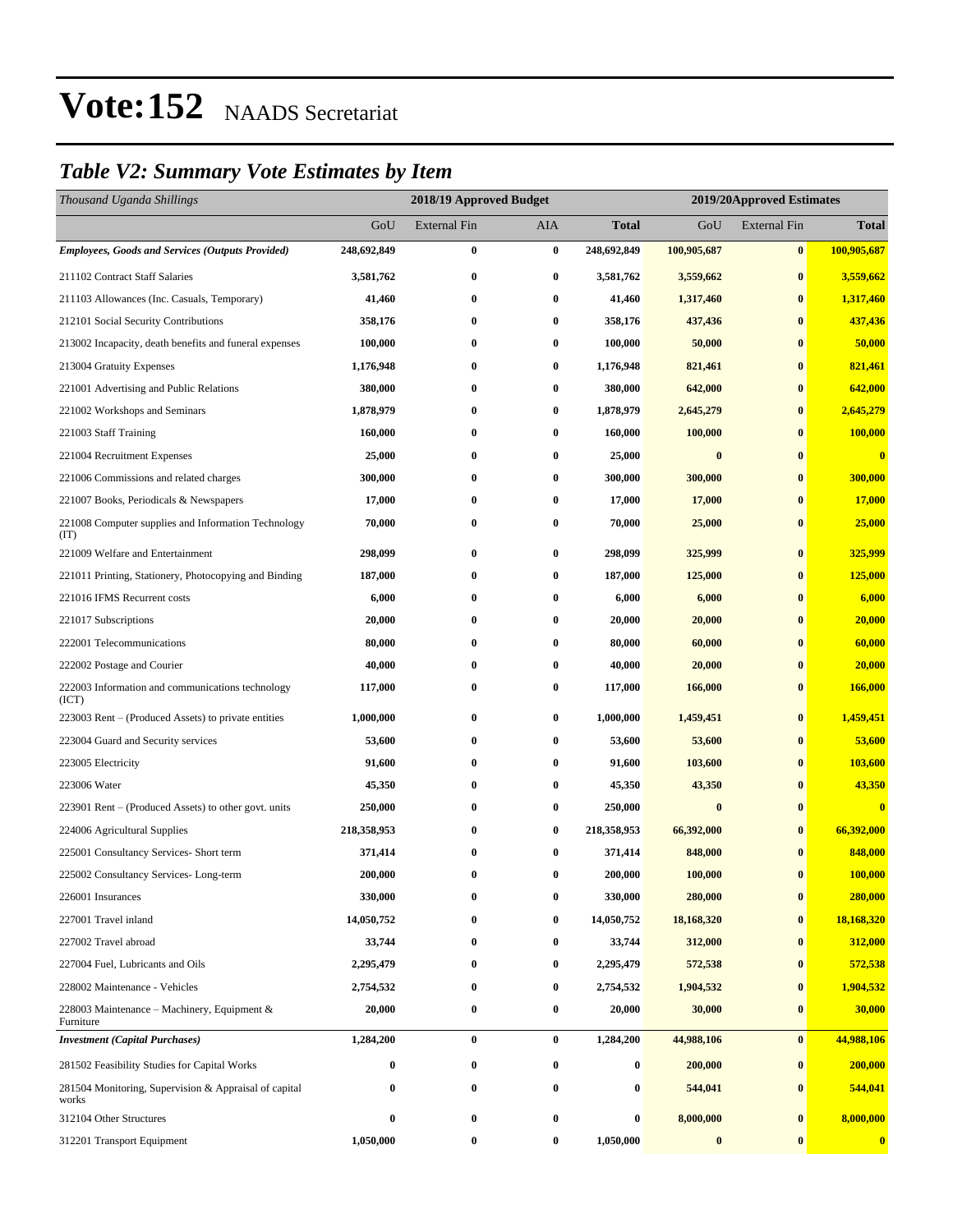| 312202 Machinery and Equipment      | $\bf{0}$    | $\bf{0}$       | $\bf{0}$     | $\bf{0}$    | 36,161,065   | $\mathbf{0}$            | 36,161,065              |
|-------------------------------------|-------------|----------------|--------------|-------------|--------------|-------------------------|-------------------------|
| 312203 Furniture & Fixtures         | 110.000     | $\bf{0}$       | $\bf{0}$     | 110.000     | 50,000       | $\mathbf{0}$            | 50,000                  |
| 312213 ICT Equipment                | 124,200     | $\bf{0}$       | $\bf{0}$     | 124.200     | 33,000       | $\bf{0}$                | 33,000                  |
| <b>Arrears</b>                      | 11,436      | $\bf{0}$       | 0            | 11,436      | $\mathbf{0}$ | $\mathbf{0}$            | $\overline{\mathbf{0}}$ |
| 321605 Domestic arrears (Budgeting) | 11,436      | $\bf{0}$       | $\bf{0}$     | 11.436      | $\bf{0}$     | $\mathbf{0}$            | $\mathbf{0}$            |
| <b>Grand Total Vote 152</b>         | 249,988,485 | $\bf{0}$       | $\bf{0}$     | 249,988,485 | 145,893,793  | $\overline{\mathbf{0}}$ | 145,893,793             |
| <b>Total Excluding Arrears</b>      | 249,977,049 | $\overline{0}$ | $\mathbf{0}$ | 249,977,049 | 145,893,793  | $\overline{0}$          | 145,893,793             |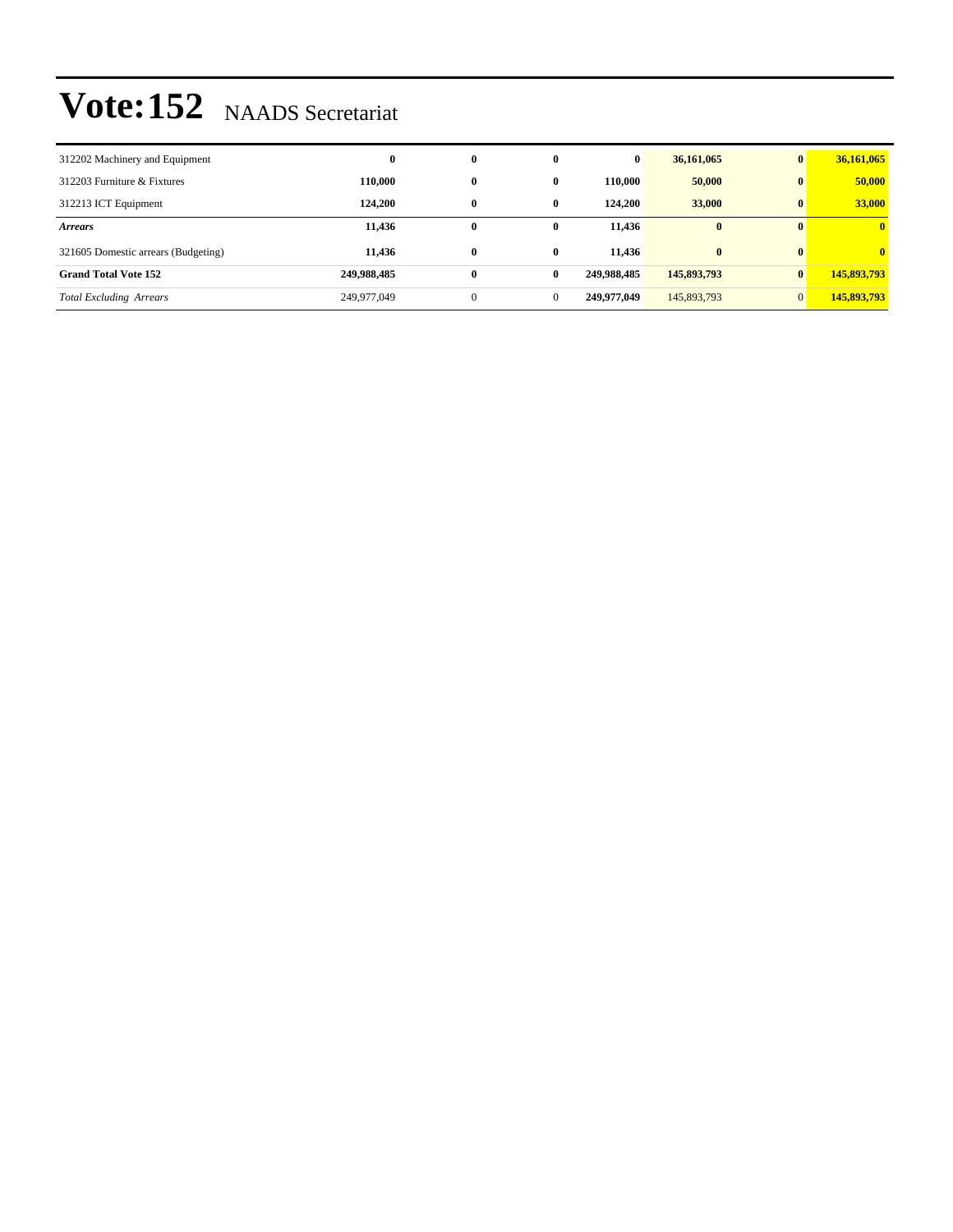### *Table V3: Detailed Estimates by Programme, Sub Programme, Output and Item*

### *Programme :0154 Agriculture Advisory Services*

*Recurrent Budget Estimates*

#### **SubProgramme 01 Headquarters**

| Thousand Uganda Shillings                              |                  | 2018/19 Approved Budget |                  |              | 2019/20 Approved Estimates |                |              |  |
|--------------------------------------------------------|------------------|-------------------------|------------------|--------------|----------------------------|----------------|--------------|--|
| <b>Outputs Provided</b>                                | Wage             | Non Wage                | <b>AIA</b>       | <b>Total</b> | Wage                       | Non Wage       | <b>Total</b> |  |
| Output 015406 Programme management and coordination    |                  |                         |                  |              |                            |                |              |  |
| 211102 Contract Staff Salaries                         | 2,184,900        | $\boldsymbol{0}$        | $\mathbf{0}$     | 2,184,900    | 2,184,900                  | $\overline{0}$ | 2,184,900    |  |
| 211103 Allowances (Inc. Casuals, Temporary)            | $\boldsymbol{0}$ | 41,460                  | $\mathbf{0}$     | 41,460       | $\mathbf{0}$               | 41,460         | 41,460       |  |
| 212101 Social Security Contributions                   | $\boldsymbol{0}$ | 236,233                 | $\boldsymbol{0}$ | 236,233      | $\boldsymbol{0}$           | 236,233        | 236,233      |  |
| 213002 Incapacity, death benefits and funeral expenses | $\boldsymbol{0}$ | 100,000                 | $\mathbf{0}$     | 100,000      | $\mathbf{0}$               | 50,000         | 50,000       |  |
| 213004 Gratuity Expenses                               | $\mathbf{0}$     | 501,993                 | $\boldsymbol{0}$ | 501,993      | $\mathbf{0}$               | 501,993        | 501,993      |  |
| 221003 Staff Training                                  | $\mathbf{0}$     | 100,000                 | $\mathbf{0}$     | 100,000      | $\mathbf{0}$               | 50,000         | 50,000       |  |
| 221004 Recruitment Expenses                            | $\boldsymbol{0}$ | 25,000                  | $\mathbf{0}$     | 25,000       | $\mathbf{0}$               | $\overline{0}$ | $\mathbf{0}$ |  |
| 221006 Commissions and related charges                 | $\boldsymbol{0}$ | 250,000                 | $\boldsymbol{0}$ | 250,000      | $\mathbf{0}$               | 250,000        | 250,000      |  |
| 221007 Books, Periodicals & Newspapers                 | $\boldsymbol{0}$ | 17,000                  | $\mathbf{0}$     | 17,000       | $\mathbf{0}$               | 17,000         | 17,000       |  |
| 221009 Welfare and Entertainment                       | $\mathbf{0}$     | 29,049                  | $\boldsymbol{0}$ | 29,049       | $\mathbf{0}$               | 29,049         | 29,049       |  |
| 221011 Printing, Stationery, Photocopying and Binding  | $\boldsymbol{0}$ | 67,300                  | $\mathbf{0}$     | 67,300       | $\mathbf{0}$               | 50,000         | 50,000       |  |
| 221016 IFMS Recurrent costs                            | $\overline{0}$   | 6,000                   | $\boldsymbol{0}$ | 6,000        | $\mathbf{0}$               | 6,000          | 6,000        |  |
| 221017 Subscriptions                                   | $\overline{0}$   | 20,000                  | $\mathbf{0}$     | 20,000       | $\mathbf{0}$               | 20,000         | 20,000       |  |
| 222001 Telecommunications                              | $\overline{0}$   | 80,000                  | $\mathbf{0}$     | 80,000       | $\mathbf{0}$               | 60,000         | 60,000       |  |
| 222002 Postage and Courier                             | $\mathbf{0}$     | 40,000                  | $\boldsymbol{0}$ | 40,000       | $\mathbf{0}$               | 20,000         | 20,000       |  |
| 222003 Information and communications technology (ICT) | $\boldsymbol{0}$ | 10,000                  | $\mathbf{0}$     | 10,000       | $\mathbf{0}$               | $\overline{0}$ | $\bf{0}$     |  |
| 223003 Rent – (Produced Assets) to private entities    | $\mathbf{0}$     | 700,000                 | $\boldsymbol{0}$ | 700,000      | $\mathbf{0}$               | 811,451        | 811,451      |  |
| 223004 Guard and Security services                     | $\boldsymbol{0}$ | 50,000                  | $\boldsymbol{0}$ | 50,000       | $\mathbf{0}$               | 50,000         | 50,000       |  |
| 223005 Electricity                                     | $\overline{0}$   | 88,000                  | $\boldsymbol{0}$ | 88,000       | $\mathbf{0}$               | 88,000         | 88,000       |  |
| 223006 Water                                           | $\overline{0}$   | 44,000                  | $\boldsymbol{0}$ | 44,000       | $\mathbf{0}$               | 24,000         | 24,000       |  |
| 226001 Insurances                                      | $\mathbf{0}$     | 170,000                 | $\mathbf{0}$     | 170,000      | $\overline{0}$             | 170,000        | 170,000      |  |
| 227001 Travel inland                                   | $\overline{0}$   | 62,000                  | $\boldsymbol{0}$ | 62,000       | $\boldsymbol{0}$           | 62,000         | 62,000       |  |
| 227002 Travel abroad                                   | $\overline{0}$   | 33,744                  | $\boldsymbol{0}$ | 33,744       | $\boldsymbol{0}$           | 50,000         | 50,000       |  |
| 227004 Fuel, Lubricants and Oils                       | $\mathbf{0}$     | 135,479                 | $\boldsymbol{0}$ | 135,479      | $\boldsymbol{0}$           | 126,816        | 126,816      |  |
| 228002 Maintenance - Vehicles                          | $\boldsymbol{0}$ | 125,000                 | $\mathbf{0}$     | 125,000      | $\mathbf{0}$               | 125,000        | 125,000      |  |
| 228003 Maintenance - Machinery, Equipment & Furniture  | $\boldsymbol{0}$ | 20,000                  | $\mathbf{0}$     | 20,000       | $\mathbf{0}$               | 20,000         | 20,000       |  |
| <b>Total Cost of Output 06</b>                         | 2,184,900        | 2,952,257               | 0                | 5,137,157    | 2,184,900                  | 2,859,002      | 5,043,902    |  |
| <b>Total Cost Of Outputs Provided</b>                  | 2,184,900        | 2,952,257               | $\bf{0}$         | 5,137,157    | 2,184,900                  | 2,859,002      | 5,043,902    |  |
| <b>Total Cost for SubProgramme 01</b>                  | 2,184,900        | 2,952,257               | $\bf{0}$         | 5,137,157    | 2,184,900                  | 2,859,002      | 5,043,902    |  |
| <b>Total Excluding Arrears</b>                         | 2,184,900        | 2,952,257               | $\boldsymbol{0}$ | 5,137,157    | 2,184,900                  | 2,859,002      | 5,043,902    |  |
| <b>Development Budget Estimates</b>                    |                  |                         |                  |              |                            |                |              |  |

**Project 0903 Government Purchases**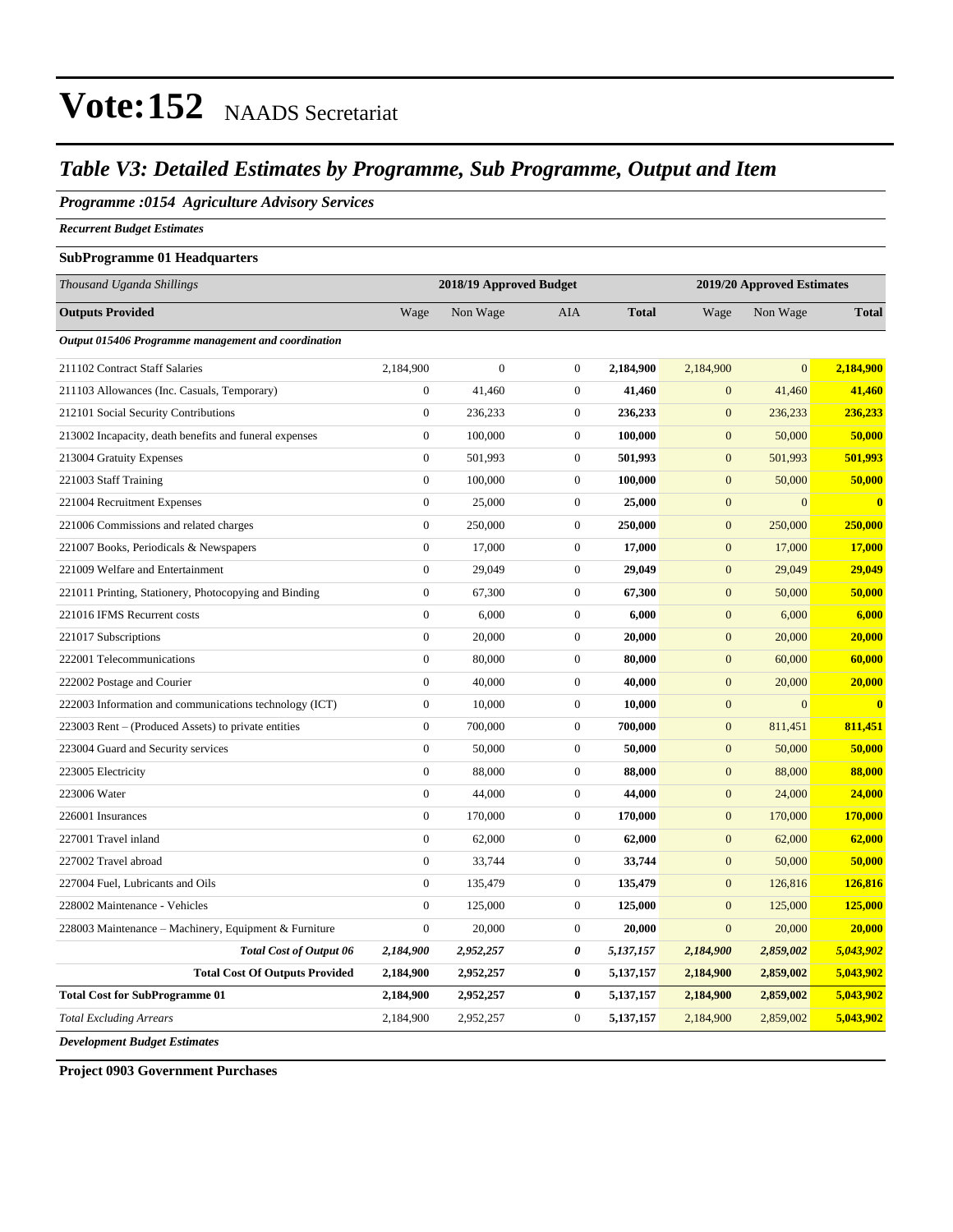| Thousand Uganda Shillings                                                        |                  | 2018/19 Approved Budget       |                  |                  | 2019/20 Approved Estimates    |                       |                |
|----------------------------------------------------------------------------------|------------------|-------------------------------|------------------|------------------|-------------------------------|-----------------------|----------------|
| <b>Outputs Provided</b>                                                          |                  | <b>GoU Dev't External Fin</b> | <b>AIA</b>       | <b>Total</b>     | <b>GoU Dev't External Fin</b> |                       | <b>Total</b>   |
| Output 015406 Programme management and coordination                              |                  |                               |                  |                  |                               |                       |                |
| 211102 Contract Staff Salaries                                                   | 1.396.862        | $\boldsymbol{0}$              | $\boldsymbol{0}$ | 1,396,862        | 1,374,762                     | $\overline{0}$        | 1,374,762      |
| 212101 Social Security Contributions                                             | 121,943          | $\boldsymbol{0}$              | $\boldsymbol{0}$ | 121,943          | 201,203                       | $\overline{0}$        | 201,203        |
| 213004 Gratuity Expenses                                                         | 674,955          | $\boldsymbol{0}$              | $\boldsymbol{0}$ | 674,955          | 319,468                       | $\overline{0}$        | 319,468        |
| 221001 Advertising and Public Relations                                          | 80,000           | $\boldsymbol{0}$              | $\boldsymbol{0}$ | 80,000           | 35,000                        | $\overline{0}$        | 35,000         |
| 221002 Workshops and Seminars                                                    | 50,000           | $\boldsymbol{0}$              | $\boldsymbol{0}$ | 50,000           | $\boldsymbol{0}$              | $\overline{0}$        | $\bf{0}$       |
| 221003 Staff Training                                                            | 60,000           | $\boldsymbol{0}$              | $\boldsymbol{0}$ | 60,000           | 50,000                        | $\overline{0}$        | 50,000         |
| 221006 Commissions and related charges                                           | 50,000           | $\boldsymbol{0}$              | $\boldsymbol{0}$ | 50,000           | 50,000                        | $\overline{0}$        | 50,000         |
| 221009 Welfare and Entertainment                                                 | 269,050          | $\boldsymbol{0}$              | $\boldsymbol{0}$ | 269,050          | 296,950                       | $\overline{0}$        | 296,950        |
| 221011 Printing, Stationery, Photocopying and Binding                            | 79,700           | $\boldsymbol{0}$              | $\boldsymbol{0}$ | 79,700           | 45,000                        | $\overline{0}$        | 45,000         |
| 222003 Information and communications technology (ICT)                           | 50,000           | $\boldsymbol{0}$              | $\boldsymbol{0}$ | 50,000           | 50,000                        | $\boldsymbol{0}$      | 50,000         |
| 223003 Rent - (Produced Assets) to private entities                              | 300,000          | $\boldsymbol{0}$              | $\boldsymbol{0}$ | 300,000          | $\mathbf{0}$                  | $\boldsymbol{0}$      | $\bf{0}$       |
| 223004 Guard and Security services                                               | 3,600            | $\boldsymbol{0}$              | $\boldsymbol{0}$ | 3,600            | 3,600                         | $\overline{0}$        | 3,600          |
| 223005 Electricity                                                               | 3,600            | $\boldsymbol{0}$              | $\boldsymbol{0}$ | 3,600            | 3,600                         | $\overline{0}$        | 3,600          |
| 223006 Water                                                                     | 1,350            | $\boldsymbol{0}$              | $\boldsymbol{0}$ | 1,350            | 1,350                         | $\boldsymbol{0}$      | 1,350          |
| 225001 Consultancy Services- Short term                                          | 110,000          | $\boldsymbol{0}$              | $\boldsymbol{0}$ | 110,000          | 134,000                       | $\overline{0}$        | 134,000        |
| 225002 Consultancy Services-Long-term                                            | 200,000          | $\boldsymbol{0}$              | $\boldsymbol{0}$ | 200,000          | 100,000                       | $\overline{0}$        | 100,000        |
| 226001 Insurances                                                                | 160,000          | $\boldsymbol{0}$              | $\boldsymbol{0}$ | 160,000          | 110,000                       | $\overline{0}$        | <b>110,000</b> |
| 227001 Travel inland                                                             | 227,600          | $\boldsymbol{0}$              | $\boldsymbol{0}$ | 227,600          | 246,600                       | $\overline{0}$        | 246,600        |
| 227002 Travel abroad                                                             | $\mathbf{0}$     | $\boldsymbol{0}$              | $\boldsymbol{0}$ | $\bf{0}$         | 150,000                       | $\boldsymbol{0}$      | 150,000        |
| 227004 Fuel, Lubricants and Oils                                                 | 205,721          | $\boldsymbol{0}$              | $\boldsymbol{0}$ | 205,721          | 205,721                       | $\boldsymbol{0}$      | 205,721        |
| 228002 Maintenance - Vehicles                                                    | 279,532          | $\boldsymbol{0}$              | $\boldsymbol{0}$ | 279,532          | 279,532                       | $\boldsymbol{0}$      | 279,532        |
| 228003 Maintenance – Machinery, Equipment & Furniture                            | $\boldsymbol{0}$ | $\boldsymbol{0}$              | $\boldsymbol{0}$ | $\bf{0}$         | 10,000                        | $\boldsymbol{0}$      | <b>10,000</b>  |
| Total Cost Of Output 015406                                                      | 4,323,914        | 0                             | 0                | 4,323,914        | 3,666,786                     | 0                     | 3,666,786      |
| Output 015414 Provision of priority and strategic Agricultural Inputs to farmers |                  |                               |                  |                  |                               |                       |                |
| 224006 Agricultural Supplies                                                     | 205,058,953      | $\boldsymbol{0}$              | $\boldsymbol{0}$ | 205,058,953      | 66,392,000                    | $\boldsymbol{0}$      | 66,392,000     |
| Total Cost Of Output 015414                                                      | 205,058,953      | 0                             | 0                | 205,058,953      | 66,392,000                    | 0                     | 66,392,000     |
| Output 015415 Managing distribution of agricultural inputs                       |                  |                               |                  |                  |                               |                       |                |
| 211103 Allowances (Inc. Casuals, Temporary)                                      | $\boldsymbol{0}$ | $\boldsymbol{0}$              | $\boldsymbol{0}$ | $\bf{0}$         | 840,000                       | $\mathbf{0}$          | 840,000        |
| 221001 Advertising and Public Relations                                          | 300,000          | $\boldsymbol{0}$              | $\boldsymbol{0}$ | 300,000          | 607,000                       | $\mathbf{0}$          | 607,000        |
| 221002 Workshops and Seminars                                                    | 655,000          | $\boldsymbol{0}$              | $\boldsymbol{0}$ | 655,000          | 1,437,500                     | $\boldsymbol{0}$      | 1,437,500      |
| 221011 Printing, Stationery, Photocopying and Binding                            | 40,000           | $\boldsymbol{0}$              | $\boldsymbol{0}$ | 40,000           | 30,000                        | $\boldsymbol{0}$      | 30,000         |
| 222003 Information and communications technology (ICT)                           | $\boldsymbol{0}$ | $\boldsymbol{0}$              | $\boldsymbol{0}$ | $\bf{0}$         | 60,000                        | $\mathbf{0}$          | 60,000         |
| 223003 Rent – (Produced Assets) to private entities                              | $\boldsymbol{0}$ | $\boldsymbol{0}$              | $\boldsymbol{0}$ | $\bf{0}$         | 648,000                       | $\mathbf{0}$          | 648,000        |
| 223005 Electricity                                                               | $\boldsymbol{0}$ | $\boldsymbol{0}$              | $\boldsymbol{0}$ | $\boldsymbol{0}$ | 12,000                        | $\boldsymbol{0}$      | <b>12,000</b>  |
| 223006 Water                                                                     | $\boldsymbol{0}$ | $\boldsymbol{0}$              | $\boldsymbol{0}$ | $\bf{0}$         | 18,000                        | $\mathbf{0}$          | 18,000         |
| 223901 Rent – (Produced Assets) to other govt. units                             | 250,000          | $\boldsymbol{0}$              | $\boldsymbol{0}$ | 250,000          | $\mathbf{0}$                  | $\mathbf{0}$          | $\bf{0}$       |
| 227001 Travel inland                                                             | 12,956,152       | $\boldsymbol{0}$              | $\boldsymbol{0}$ | 12,956,152       | 15,469,720                    | $\boldsymbol{0}$      | 15,469,720     |
| 227002 Travel abroad                                                             | $\boldsymbol{0}$ | $\boldsymbol{0}$              | $\boldsymbol{0}$ | $\bf{0}$         | 112,000                       | $\mathbf{0}$          | 112,000        |
| 227004 Fuel, Lubricants and Oils                                                 | 1,954,279        | $\boldsymbol{0}$              | 0                | 1,954,279        | 240,000                       | $\mathbf{0}$          | 240,000        |
| 228002 Maintenance - Vehicles                                                    | 2,350,000        | $\boldsymbol{0}$              | $\boldsymbol{0}$ | 2,350,000        | 1,500,000                     | $\boldsymbol{0}$      | 1,500,000      |
| Total Cost Of Output 015415                                                      | 18,505,432       | 0                             | 0                | 18,505,432       | 20,974,220                    | $\boldsymbol{\theta}$ | 20,974,220     |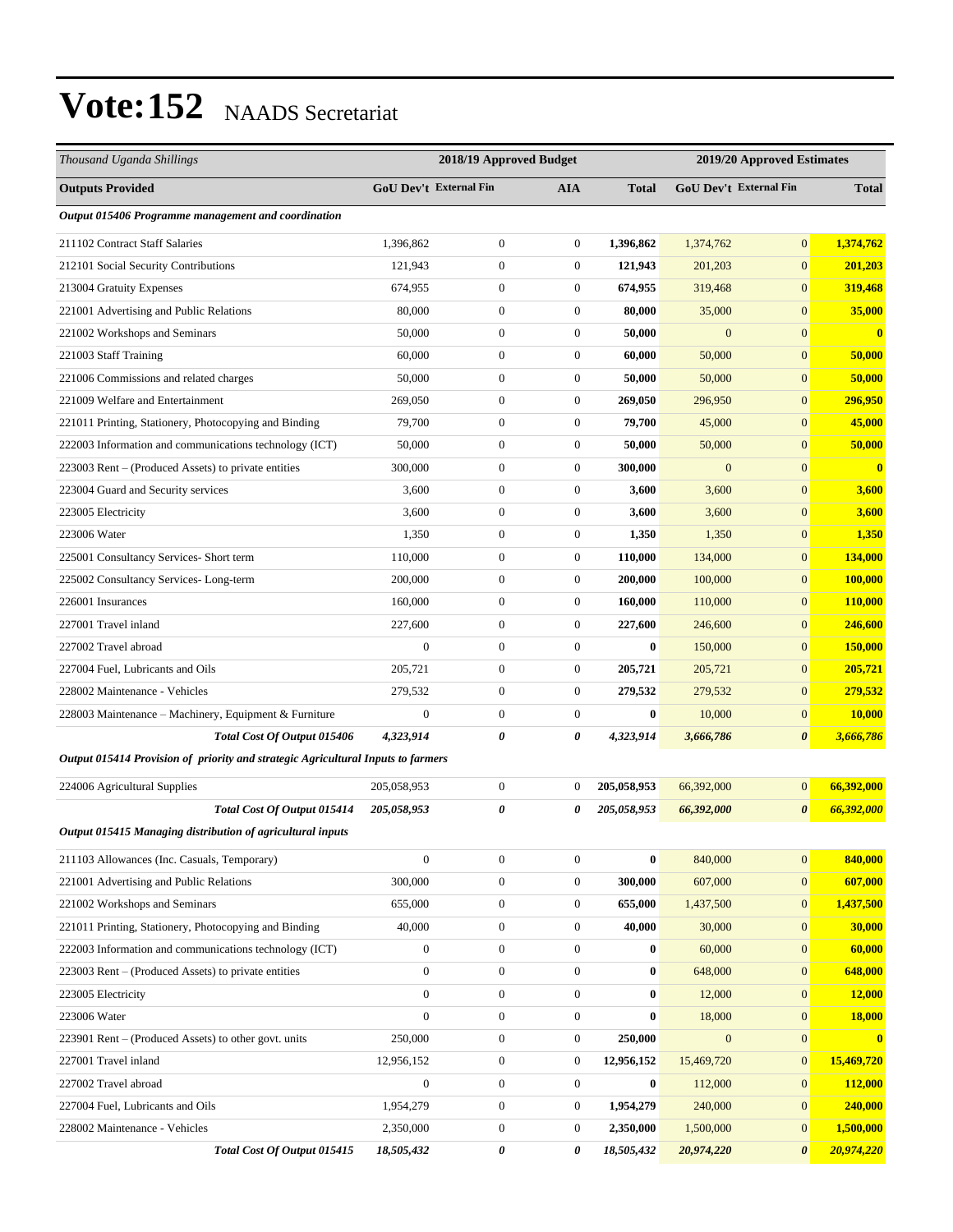#### *Output 015418 Support to upper end Agricultural Value Chains and Agribusiness Development*

| 211103 Allowances (Inc. Casuals, Temporary)                             | $\mathbf{0}$                  | $\boldsymbol{0}$ | $\mathbf{0}$     | $\bf{0}$     | 400,000               | $\mathbf{0}$                  | 400,000               |
|-------------------------------------------------------------------------|-------------------------------|------------------|------------------|--------------|-----------------------|-------------------------------|-----------------------|
| 221002 Workshops and Seminars                                           | 250,000                       | $\boldsymbol{0}$ | $\boldsymbol{0}$ | 250,000      | 250,000               | $\mathbf{0}$                  | 250,000               |
| 224006 Agricultural Supplies                                            | 13,300,000                    | $\boldsymbol{0}$ | $\boldsymbol{0}$ | 13,300,000   | $\boldsymbol{0}$      | $\mathbf{0}$                  | $\bf{0}$              |
| 225001 Consultancy Services- Short term                                 | 100,000                       | $\boldsymbol{0}$ | $\boldsymbol{0}$ | 100,000      | $\mathbf{0}$          | $\mathbf{0}$                  | $\bf{0}$              |
| 227001 Travel inland                                                    | 210,000                       | $\boldsymbol{0}$ | $\boldsymbol{0}$ | 210,000      | 1,700,000             | $\mathbf{0}$                  | 1,700,000             |
| Total Cost Of Output 015418                                             | 13,860,000                    | 0                | 0                | 13,860,000   | 2,350,000             | $\boldsymbol{\theta}$         | 2,350,000             |
| <b>Output 015422 Planning, Monitoring and Evaluation</b>                |                               |                  |                  |              |                       |                               |                       |
| 211103 Allowances (Inc. Casuals, Temporary)                             | $\overline{0}$                | $\boldsymbol{0}$ | $\mathbf{0}$     | $\bf{0}$     | 36,000                | $\mathbf{0}$                  | 36,000                |
| 221002 Workshops and Seminars                                           | 923,979                       | $\boldsymbol{0}$ | $\mathbf{0}$     | 923,979      | 957,779               | $\mathbf{0}$                  | 957,779               |
| 221008 Computer supplies and Information Technology (IT)                | 70,000                        | $\boldsymbol{0}$ | $\boldsymbol{0}$ | 70,000       | 25,000                | $\mathbf{0}$                  | 25,000                |
| 222003 Information and communications technology (ICT)                  | 57,000                        | $\boldsymbol{0}$ | $\boldsymbol{0}$ | 57,000       | 56,000                | $\mathbf{0}$                  | 56,000                |
| 225001 Consultancy Services- Short term                                 | 161,414                       | $\boldsymbol{0}$ | $\mathbf{0}$     | 161,414      | 714,000               | $\mathbf{0}$                  | 714,000               |
| 227001 Travel inland                                                    | 595,000                       | $\boldsymbol{0}$ | $\boldsymbol{0}$ | 595,000      | 690,000               | $\mathbf{0}$                  | 690,000               |
| Total Cost Of Output 015422                                             | 1,807,393                     | 0                | 0                | 1,807,393    | 2,478,779             | $\boldsymbol{\theta}$         | 2,478,779             |
| <b>Total Cost for Outputs Provided</b>                                  | 243,555,692                   | $\boldsymbol{0}$ | $\mathbf{0}$     | 243,555,692  | 95,861,785            | $\mathbf{0}$                  | 95,861,785            |
| <b>Capital Purchases</b>                                                | <b>GoU Dev't External Fin</b> |                  | <b>AIA</b>       | <b>Total</b> |                       | <b>GoU Dev't External Fin</b> | <b>Total</b>          |
| Output 015475 Purchase of Motor Vehicles and Other Transport Equipment  |                               |                  |                  |              |                       |                               |                       |
| 312201 Transport Equipment                                              | 1,050,000                     | $\boldsymbol{0}$ | $\mathbf{0}$     | 1,050,000    | $\boldsymbol{0}$      | $\boldsymbol{0}$              | $\bf{0}$              |
| Total Cost Of Output 015475                                             | 1,050,000                     | 0                | 0                | 1,050,000    | $\boldsymbol{\theta}$ | $\boldsymbol{\theta}$         | $\boldsymbol{\theta}$ |
| Output 015476 Purchase of Office and ICT Equipment, including Software  |                               |                  |                  |              |                       |                               |                       |
| 312202 Machinery and Equipment                                          | $\boldsymbol{0}$              | $\boldsymbol{0}$ | $\mathbf{0}$     | $\bf{0}$     | 50,000                | $\mathbf{0}$                  | 50,000                |
| 312213 ICT Equipment                                                    | 124,200                       | $\boldsymbol{0}$ | $\mathbf{0}$     | 124,200      | 33,000                | $\mathbf{0}$                  | 33,000                |
| Total Cost Of Output 015476                                             | 124,200                       | 0                | 0                | 124,200      | 83,000                | $\boldsymbol{\theta}$         | 83,000                |
| Output 015477 Purchase of Specialised Machinery & Equipment             |                               |                  |                  |              |                       |                               |                       |
| 281502 Feasibility Studies for Capital Works                            | $\boldsymbol{0}$              | $\boldsymbol{0}$ | $\mathbf{0}$     | $\bf{0}$     | 200,000               | $\mathbf{0}$                  | 200,000               |
| 281504 Monitoring, Supervision & Appraisal of capital works             | $\mathbf{0}$                  | $\boldsymbol{0}$ | $\boldsymbol{0}$ | $\bf{0}$     | 544,041               | $\mathbf{0}$                  | 544,041               |
| 312202 Machinery and Equipment                                          | $\boldsymbol{0}$              | $\boldsymbol{0}$ | $\boldsymbol{0}$ | $\bf{0}$     | 36,111,065            | $\mathbf{0}$                  | 36,111,065            |
| Total Cost Of Output 015477                                             | $\boldsymbol{\theta}$         | 0                | 0                | 0            | 36,855,106            | $\boldsymbol{\theta}$         | 36,855,106            |
| Output 015478 Purchase of Office and Residential Furniture and Fittings |                               |                  |                  |              |                       |                               |                       |
| 312203 Furniture & Fixtures                                             | 110,000                       | $\boldsymbol{0}$ | $\overline{0}$   | 110,000      | 50,000                | 0                             | 50,000                |
| Total Cost Of Output 015478                                             | 110,000                       | 0                | 0                | 110,000      | 50,000                | $\boldsymbol{\theta}$         | 50,000                |
| Output 015481 Agri-Led Strategic Interventions                          |                               |                  |                  |              |                       |                               |                       |
| 312104 Other Structures                                                 | $\boldsymbol{0}$              | $\boldsymbol{0}$ | $\mathbf{0}$     | $\bf{0}$     | 8,000,000             | $\mathbf{0}$                  | 8,000,000             |
| Total Cost Of Output 015481                                             | $\pmb{\theta}$                | 0                | 0                | 0            | 8,000,000             | $\boldsymbol{\theta}$         | 8,000,000             |
| <b>Total Cost for Capital Purchases</b>                                 | 1,284,200                     | $\boldsymbol{0}$ | $\boldsymbol{0}$ | 1,284,200    | 44,988,106            | $\mathbf{0}$                  | 44,988,106            |
| <b>Arrears</b>                                                          | GoU Dev't External Fin        |                  | <b>AIA</b>       | <b>Total</b> |                       | GoU Dev't External Fin        | <b>Total</b>          |
| Output 015499 Arrears                                                   |                               |                  |                  |              |                       |                               |                       |
| 321605 Domestic arrears (Budgeting)                                     | 11,436                        | $\boldsymbol{0}$ | $\boldsymbol{0}$ | 11,436       | $\boldsymbol{0}$      | $\mathbf{0}$                  | $\bf{0}$              |
| Total Cost Of Output 015499                                             | 11,436                        | 0                | 0                | 11,436       | $\boldsymbol{\theta}$ | $\boldsymbol{\theta}$         | $\boldsymbol{\theta}$ |
| <b>Total Cost for Arrears</b>                                           | 11,436                        | $\boldsymbol{0}$ | $\boldsymbol{0}$ | 11,436       | $\boldsymbol{0}$      | $\mathbf{0}$                  | $\bf{0}$              |
| <b>Total Cost for Project: 0903</b>                                     | 244,851,328                   | $\boldsymbol{0}$ | $\boldsymbol{0}$ | 244,851,328  | 140,849,892           | $\mathbf{0}$                  | 140,849,892           |
| <b>Total Excluding Arrears</b>                                          | 244,839,892                   | $\boldsymbol{0}$ | $\boldsymbol{0}$ | 244,839,892  | 140,849,892           | $\mathbf{0}$                  | 140,849,892           |
|                                                                         |                               |                  |                  |              |                       |                               |                       |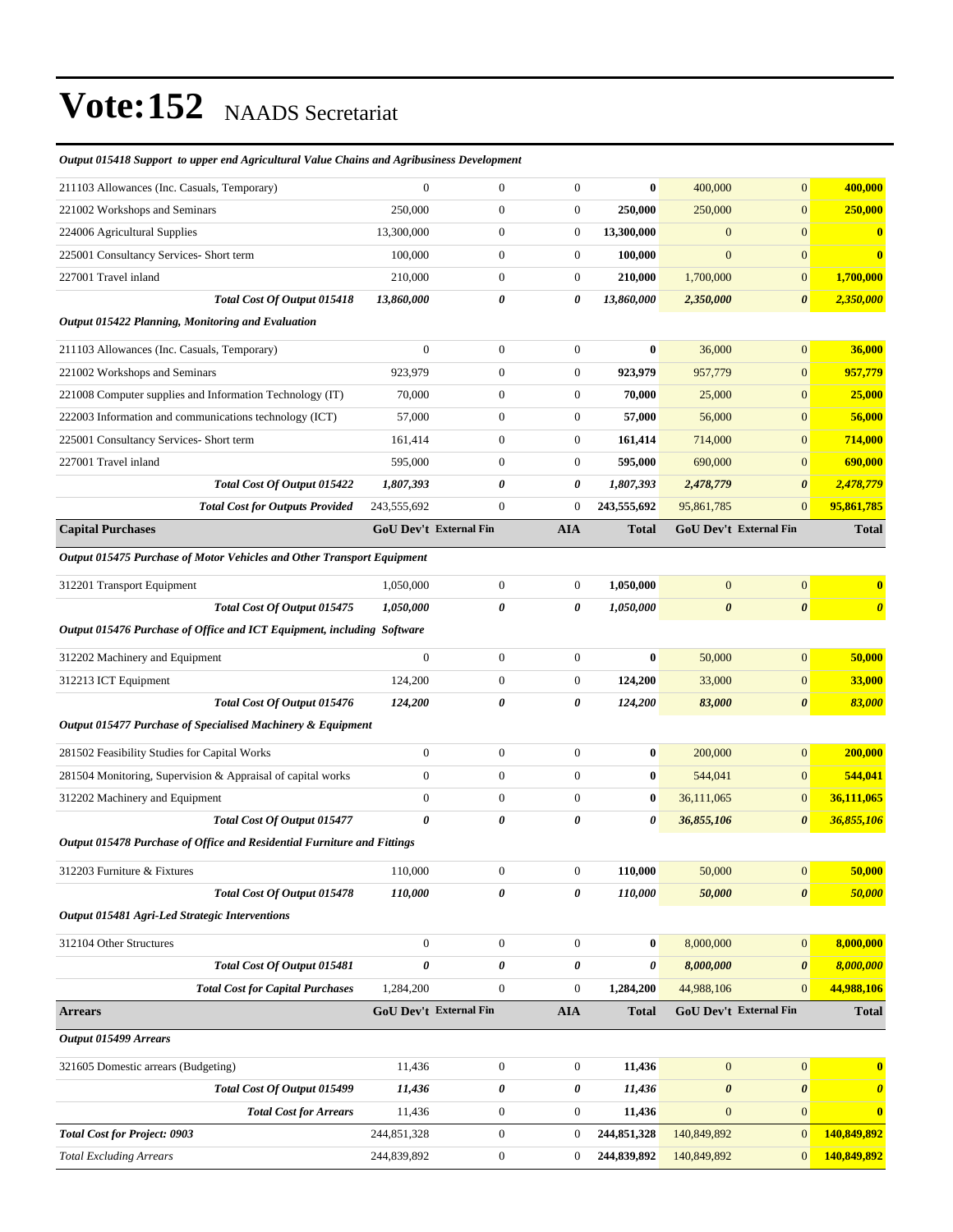|                                    | GoU         | <b>External Fin</b> | AIA          | <b>Total</b> | GoU         | <b>External Fin</b>  | <b>Total</b> |
|------------------------------------|-------------|---------------------|--------------|--------------|-------------|----------------------|--------------|
| <b>Total Cost for Programme 54</b> | 249,988,485 | $\bf{0}$            | $\mathbf{0}$ | 249.988.485  | 145,893,793 | $\bf{0}$             | 145,893,793  |
| <b>Total Excluding Arrears</b>     | 249,977,049 | $\mathbf{0}$        | 0            | 249.977.049  | 145,893,793 | $\overline{0}$       | 145,893,793  |
|                                    | GoU         | <b>External Fin</b> | AIA          | <b>Total</b> | GoU         | <b>External Fin.</b> | <b>Total</b> |
| <b>Grand Total for Vote 152</b>    | 249,988,485 | $\bf{0}$            | $\mathbf{0}$ | 249.988.485  | 145,893,793 | $\bf{0}$             | 145,893,793  |
| <b>Total Excluding Arrears</b>     | 249,977,049 | $\mathbf{0}$        |              | 249,977,049  | 145,893,793 | $\overline{0}$       | 145,893,793  |